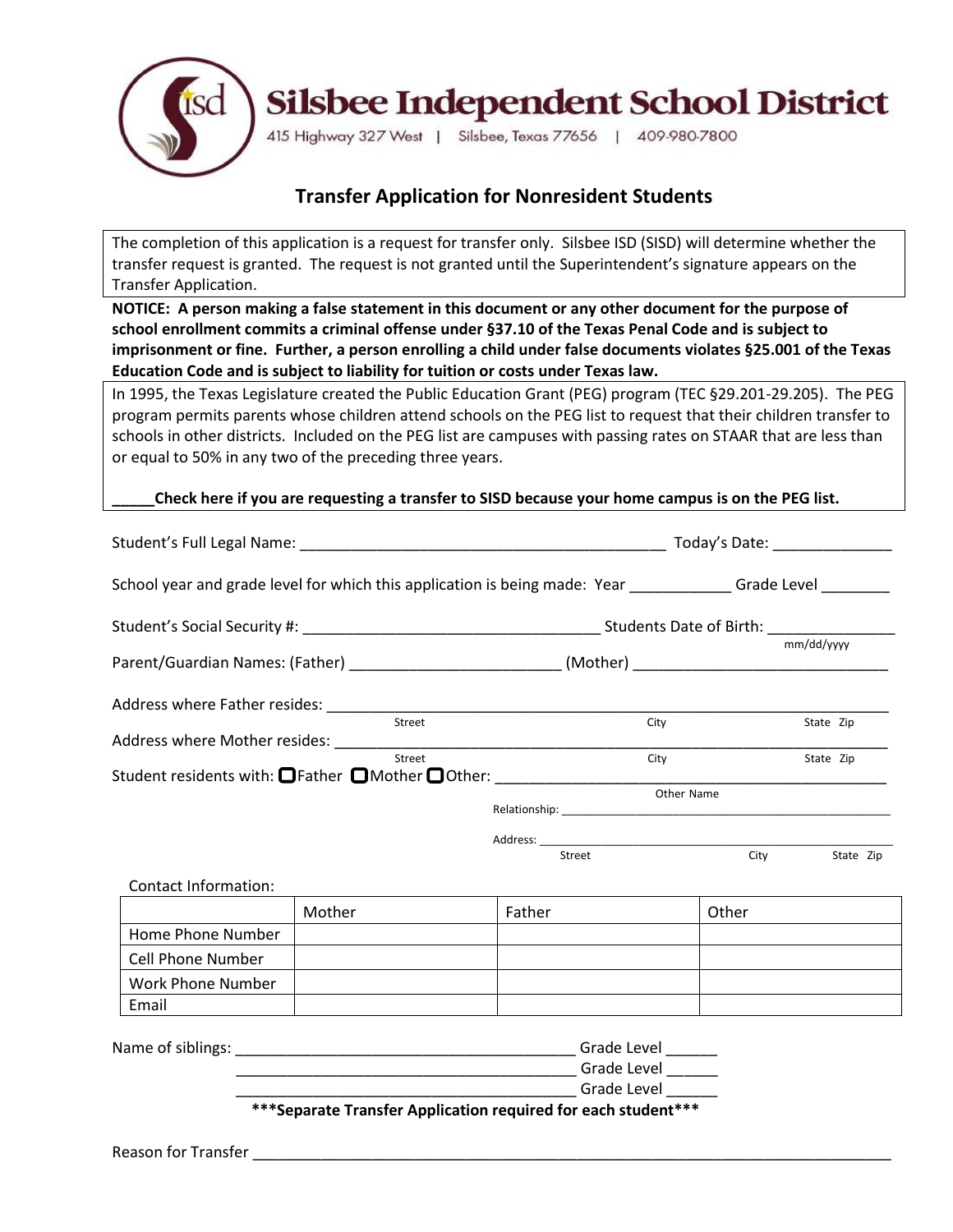#### **PRIOR SCHOOL DISTRICT INFORMATION**

| School District Student last attended: ___________________________Campus: _________________________Grade: ____                                                                             |                      |
|--------------------------------------------------------------------------------------------------------------------------------------------------------------------------------------------|----------------------|
| Was the student enrolled in SISD the preceding year as a transfer student? $\Box$ Yes $\Box$ No                                                                                            |                      |
|                                                                                                                                                                                            |                      |
| <b>GENERAL INFORMATION:</b><br>Is the student a child of an employee of SISD? $\Box$ Yes $\Box$ No - If yes, name of employee $\_\_$                                                       |                      |
| <b>ATTENDANCE INFORMATION:</b><br>Number of Absences for the current school year: _______ prior school year: _____                                                                         |                      |
| If the student missed more than 10% of school days in the current or prior year, please provide an explanation:                                                                            |                      |
| <b>DISCIPLINE INFORMATION:</b><br>Has the student ever been suspended out of school, placed in a DAEP,<br>expelled, or placed in JJAEP? If yes, explain: _________________________________ | $DYes DNo$           |
| Is the student currently on probation or other conditional release for<br>a conviction of a criminal offense? If yes, explain: ___________________________                                 | □ Yes □ No           |
| Is the student on probation or other conditional release for delinquent<br>conduct or conduct in need of supervision? If yes, explain: ___________                                         | $\Box$ Yes $\Box$ No |

#### **ACKNOWLEDGMENTS: Parent/Guardian must initial each of the following:**

- \_\_\_\_\_ I understand that enrollment at SISD as a transfer student is a privilege, and as such, my student and I agree to abide by all aspects of the FDA(Local) and FDA(Legal) Board Policies and the terms of this Transfer Application.
- \_\_\_\_\_I understand that my student will be expected to follow all rules and regulations of SISD, including those for student conduct and attendance, and that failure to do so may result in the revocation of the transfer agreement at any time during the school year.
- \_\_\_\_\_ I understand that, if approved, the transfer is for a period of one school year only and, as stated above, subject to revocation during the school year. I understand that my student must reapply for transfer each year.
- \_\_\_\_\_ I understand that a campus administrator or designee from the campus the student is applying for transfer will contact the student's last school attended to discuss the student's attendance, academics, and disciplinary status.
- \_\_\_\_\_ I understand that SISD will not be responsible for transportation of my student to or from school. I will be responsible for the transportation of my child to or from school.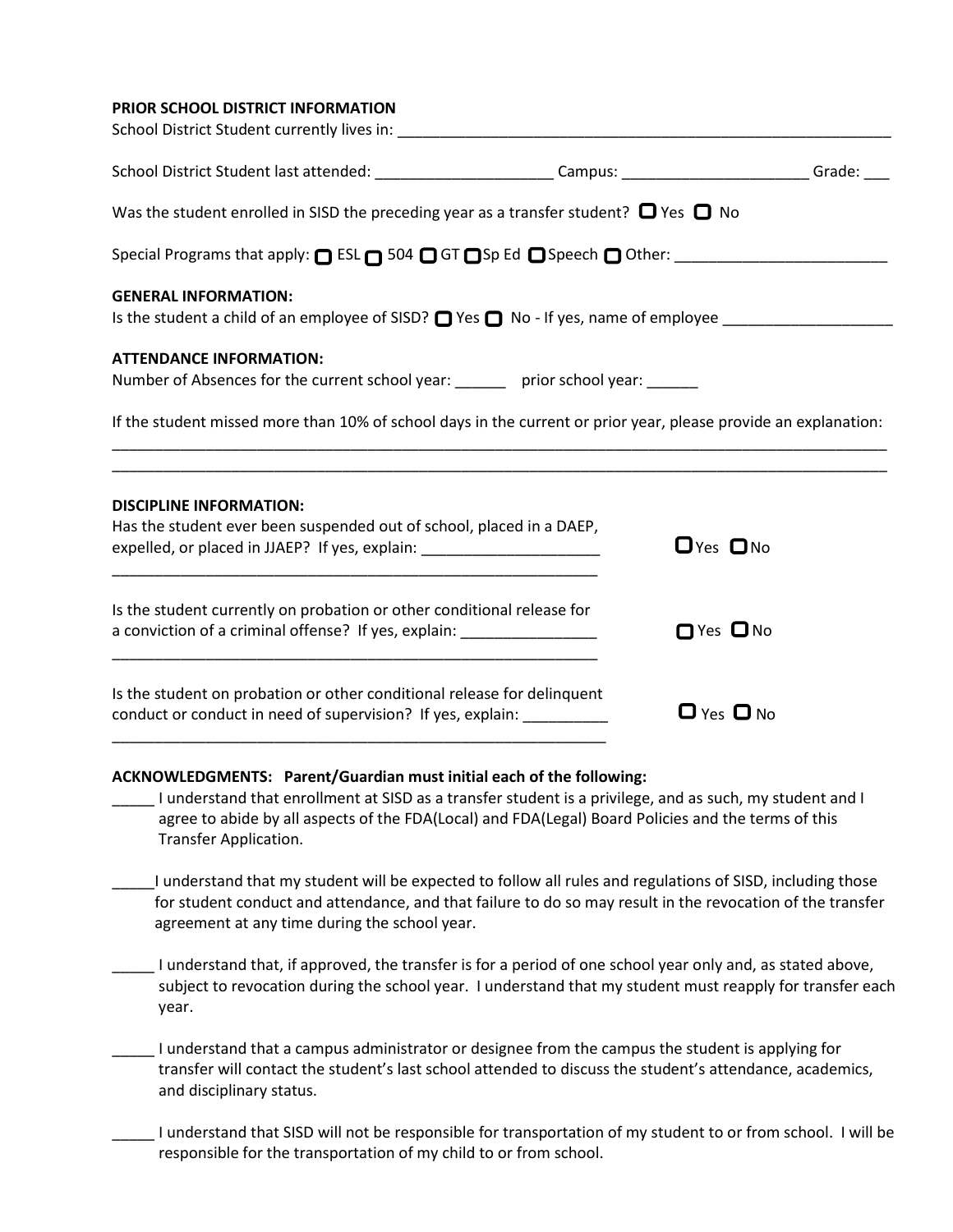## (**ACKNOWLEDGMENTS** continued)

Г

| I understand that falsification of information is a Class A Misdemeanor and can lead to legal action.                                                                                           |                                                                               |                                                                  |                            |                                                                                                                  |
|-------------------------------------------------------------------------------------------------------------------------------------------------------------------------------------------------|-------------------------------------------------------------------------------|------------------------------------------------------------------|----------------------------|------------------------------------------------------------------------------------------------------------------|
| I have received a copy of SISD Board Policies FDA(Legal) and FDA(Local), regarding transfer students.                                                                                           |                                                                               |                                                                  |                            |                                                                                                                  |
| I have received a copy of the UIL eligibility requirements for academic, music, and athletic competition.                                                                                       |                                                                               |                                                                  |                            |                                                                                                                  |
| I understand that being approved for transfer in one school year creates no right or expectation that my<br>student will be admitted as a transfer student in subsequent years.                 |                                                                               |                                                                  |                            |                                                                                                                  |
| I understand that admission of one student in a family creates no right or expectation that another<br>student from the same family will be admitted as a transfer.                             |                                                                               |                                                                  |                            |                                                                                                                  |
| I will provide all appropriate documentation:<br>> Proof of Residency<br>> Immunizations<br>>School records (attendance, grades, transcript, and discipline)                                    |                                                                               |                                                                  | > Birth Certificate        | >Social Security Card                                                                                            |
|                                                                                                                                                                                                 |                                                                               |                                                                  |                            | Date: _____________                                                                                              |
|                                                                                                                                                                                                 |                                                                               |                                                                  |                            |                                                                                                                  |
| <b>FOR DISTRICT USE ONLY</b>                                                                                                                                                                    |                                                                               |                                                                  |                            |                                                                                                                  |
| Is space available at the required grade level?<br>Is disciplinary record acceptable?<br>Is attendance record acceptable?<br>Is academic record acceptable?<br>Is assessment record acceptable? | $\Box$ Yes<br>∩ Yes<br>$\mathsf{\Pi}$ Yes<br>$\blacksquare$ Yes<br>$\Box$ Yes | $\Box$ No<br>$\Box$ No<br>$\Box$ No<br>$\Box$ No<br>$\square$ No |                            | Reviewed by ________________________<br>Reviewed by ______________________<br>Reviewed by ______________________ |
| PRINCIPAL RECOMMENDATION (from campus student would attend in SISD if approved)<br>I recommend this student be approved as a transfer student:                                                  |                                                                               |                                                                  | $\square$ No<br>$\Box$ Yes |                                                                                                                  |
|                                                                                                                                                                                                 |                                                                               |                                                                  |                            | Date: ______________                                                                                             |
| <b>Principal Signature</b>                                                                                                                                                                      |                                                                               |                                                                  |                            |                                                                                                                  |
|                                                                                                                                                                                                 |                                                                               |                                                                  |                            |                                                                                                                  |

| <b>Superintendent Signature</b> | Date: |  |
|---------------------------------|-------|--|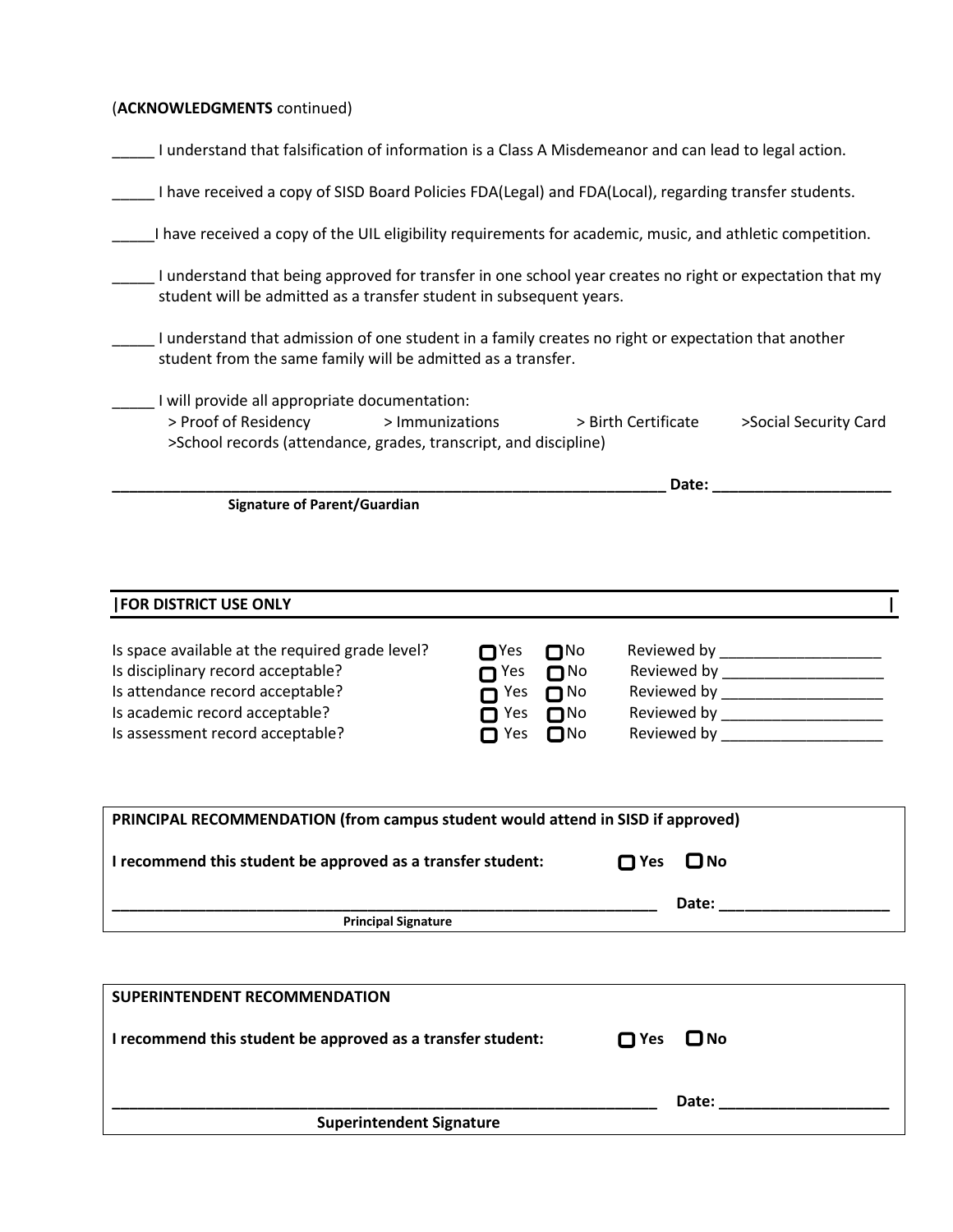## **SILSBEE ISD STUDENT TRANSFER APPLICATION VERIFICATION FROM CURRENT DISTRICT**

**Directions for Parent/Guardian:** Complete the student's name, social security number, district name, and campus name below and take this form to the campus where your child is currently enrolled and ask them to complete the remainder of the form. If your child was in multiple school districts or on multiple campuses in the current and prior school years, you may make copies of this form as needed. **\*\*\*\*\*\*\*\*\*\*\*\*\*\*\*\*\*\*\*\*\*\*\*\*\*\*\*\*\*\*\*\*\*\*\*\*\*\*\*\*\*\*\*\*\*\*\*\*\*\*\*\*\*\*\*\*\*\*\*\*\*\*\*\*\*\*\*\*\*\*\*\*\*\*\*\*\*\*\*\*\*\*\*\*\*\*\*\*\*\*\***

**Directions for Campus/District**: The student listed below is applying for transfer enrollment in Silsbee ISD. Please provide the requested information to the student or parent for inclusion with the transfer application. Please provide the information for the most recent school year and the current year if the application is being made during a school year.

|                                                                                                                                                                               |                                                   |                                              | _Social Security #: __________________________ |
|-------------------------------------------------------------------------------------------------------------------------------------------------------------------------------|---------------------------------------------------|----------------------------------------------|------------------------------------------------|
|                                                                                                                                                                               | <b>_Current Campus: _________________________</b> |                                              |                                                |
| <b>DISCIPLINE INFORMATION:</b><br>Was the student suspended out of school, placed in a DAEP, expelled,<br>or placed in JJAEP for one or more days in the current school year? |                                                   |                                              | $\Box$ YES $\Box$ NO                           |
| Was the student suspended out of school, placed in a DAEP, expelled,<br>or placed in JJAEP for one or more days in the previous school year?                                  |                                                   |                                              | $\Box$ YES $\Box$ NO                           |
| To your knowledge, is the student currently on probation or other<br>conditional release for conviction of a criminal offense?                                                |                                                   |                                              | $\Box$ YES $\Box$ NO                           |
| To your knowledge, is the student currently on probation or other<br>conditional release for delinquent conduct or conduct in need of supervision?                            |                                                   |                                              | $\Box$ YES $\Box$ NO                           |
| To your knowledge, did the student have any disciplinary referrals in the<br>current or preceding school year?                                                                |                                                   |                                              | $\Box$ YES $\Box$ NO                           |
| <b>ATTENDANCE INFORMATION</b>                                                                                                                                                 | Prior School Year<br>(Specify Year)               | <b>Current School Year</b><br>(Specify Year) |                                                |
| Number of Days the Student was Enrolled                                                                                                                                       |                                                   |                                              |                                                |
| Number of Days the Student was Absent                                                                                                                                         |                                                   |                                              |                                                |
| Number of Times the Student was Tardy                                                                                                                                         |                                                   |                                              |                                                |
|                                                                                                                                                                               |                                                   |                                              |                                                |

Signature of Administrator or Designee The Communication of Administrator or Designee Title Date

**<sup>\*\*</sup>NOTICE: STUDENT'S ACADEMIC RECORD**: Please provide the following for the student, if applicable: Current Academic Transcript; State Assessment results; Achievement, Aptitude, and/or Readiness results; most recent ARD; most recent 504 information; most recent RTI information.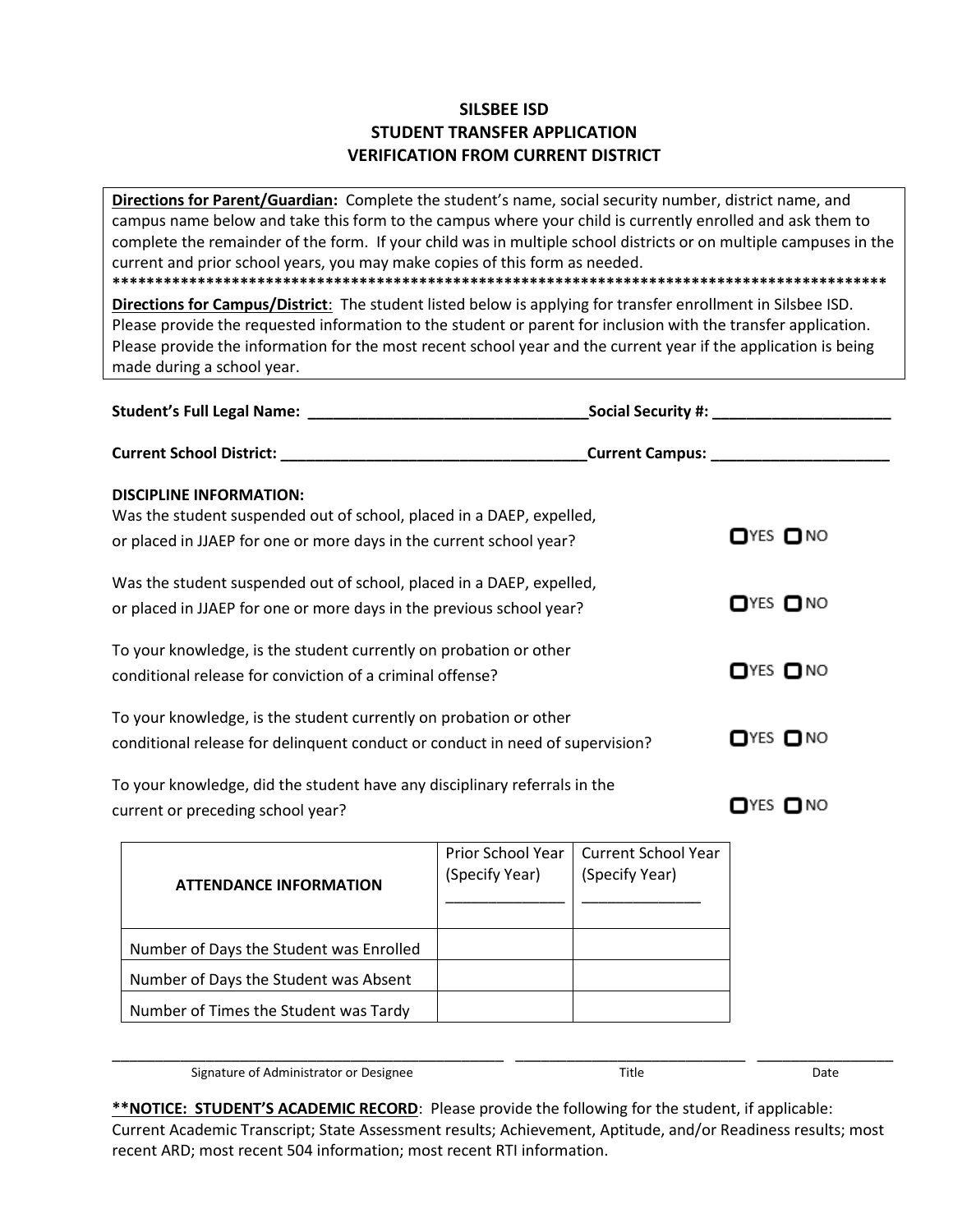# **UIL Eligibility Standards**

The sole purpose of eligibility rules and contest regulations is to keep competition equitable and to maintain activities in proper perspective. It is the responsibility of each school to see that students do not compete unless they comply with all eligibility rules. It is also the responsibility of the student to observe and obey these standards. According to UIL standards, students are eligible to represent their school in interscholastic activities if they:

- have not graduated from high school,
- are full-time, day students in the school, and have been in regular attendance at the school since the 6th class day of the present school year, or have been in regular attendance for 15 or more calendar days before the contest or competition,
- are in compliance with state law and rules of the Commissioner of Education, (see TEA-UIL Side [By Side\)](https://www.uiltexas.org/policy/tea-uil-side-by-side)
- are enrolled in a four year, normal program of high school courses, and initially enrolled in the 9th grade not more than 4 years ago nor in the 10th grade not more than 3 years ago,
- were not recruited,
- are not in violation of the awards rule, and
- meet the specific eligibility requirements for academic, music and/or athletic competition.

## **Eligibility for Academic Contests**

- meet all the requirements above, and
- have not changed schools for the purpose of participating in a UIL academic contest.

# **Eligibility for Music Contests**

- meet all the requirements above, and
- have not changed schools for the purpose of participating in a UIL music contest.

# **Eligibility for Athletic Contests**

- meet all the requirements above,
- are less than 19 years old on September 1 preceding the contest or have been granted eligibility based on a disability that delayed their education by at least one year,
- live with their parents inside the school district attendance zone their first year of attendance (see your school administrator for exceptions),
- have not moved or changed schools for athletic purposes,
- have not violated the athletic amateur rule, and
- were eligible according to the fifteen day rule and the residence rule prior to district certification.

Schools may adopt stricter standards for eligibility to participate in extracurricular activities.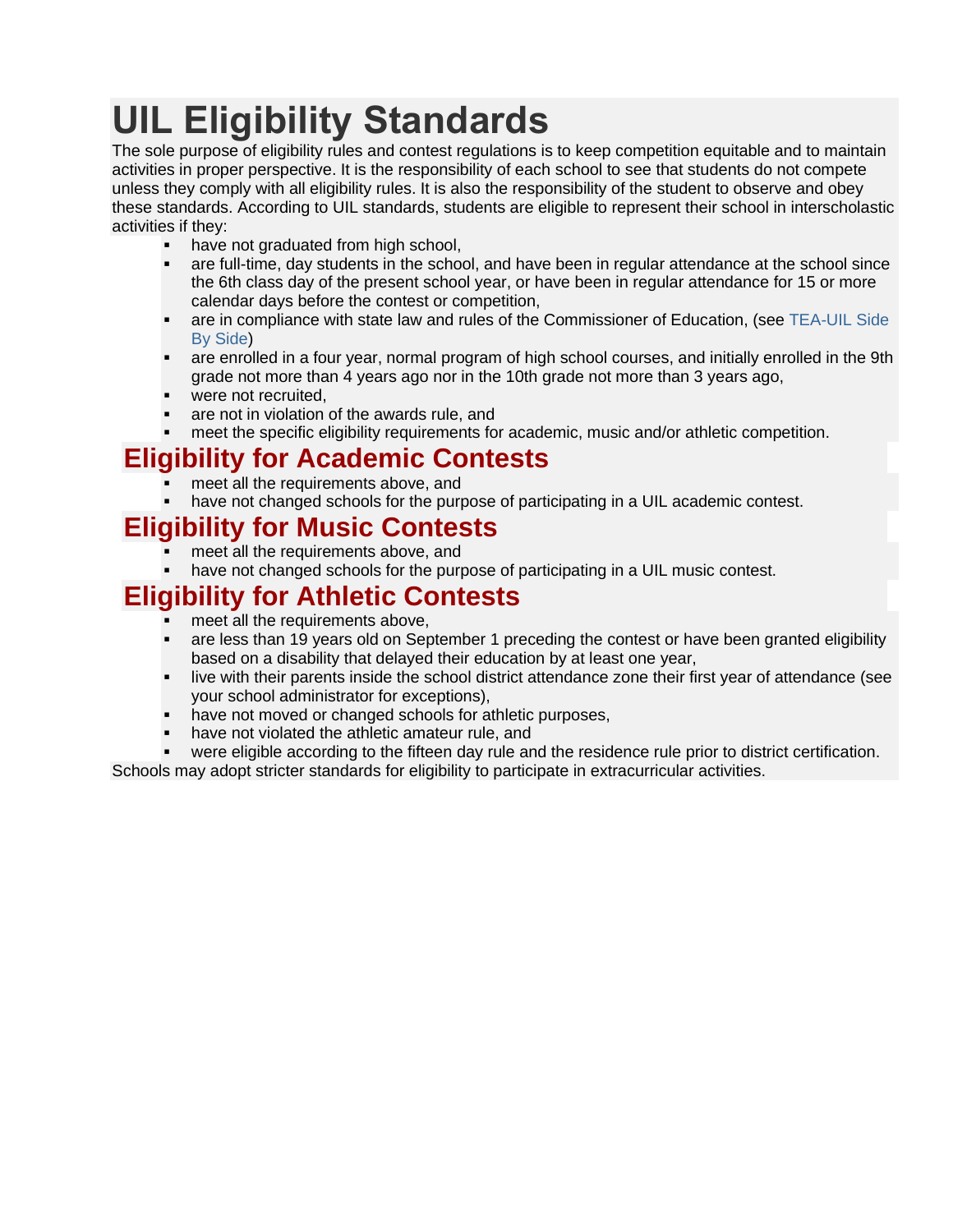| Silsbee ISD<br>100904                                             |                                                                                                                                                                                                                                                                                                                                                                                                                                                                                                                                                                                                 |
|-------------------------------------------------------------------|-------------------------------------------------------------------------------------------------------------------------------------------------------------------------------------------------------------------------------------------------------------------------------------------------------------------------------------------------------------------------------------------------------------------------------------------------------------------------------------------------------------------------------------------------------------------------------------------------|
| <b>ADMISSIONS</b><br><b>INTERDISTRICT TRANSFERS</b>               | <b>FDA</b><br>(LEGAL)                                                                                                                                                                                                                                                                                                                                                                                                                                                                                                                                                                           |
| <b>Agreement Between</b><br><b>Districts</b>                      | The board may, by means of a mutual agreement with the board of<br>an adjoining district, transfer any student to the jurisdiction of that<br>adjoining district. All transfers shall be made pursuant to the re-<br>quirements of Education Code 25.032 through 25.034. The board,<br>together with the board of the adjoining district, shall agree to the<br>transfer of school funds proportionate to the transfer of attendance<br>when such interdistrict transfers are made. Education Code 25.035                                                                                       |
| <b>Initiated by Student</b><br>or Parent                          | Any student, other than a high school graduate, who is under 21<br>years of age and eligible for enrollment on September 1, may<br>transfer to another Texas district, provided that both the receiving<br>district and the applicant's parent, guardian, or person having law-<br>ful control agree in writing to the transfer. Education Code 25.036<br>[See also FD]                                                                                                                                                                                                                         |
| <b>Basis for Transfer</b>                                         | The board or its designee must make transfer decisions on an indi-<br>vidual basis and may not consider as a factor in arriving at any de-<br>cision regarding assignments any matter relating to the national<br>origin of the student or the student's ancestral language. Education<br>Code 25.032 [See FDAA]                                                                                                                                                                                                                                                                                |
| <b>Funding for</b><br><b>Transfers</b>                            | Upon the filing and certification of any transfer, the state per capita<br>apportionment shall transfer with the student. For purposes of com-<br>puting state allotments to districts eligible under the Foundation<br>School Program, the student's attendance prior to the date of<br>transfer shall be counted by the sending district and the student's<br>attendance after transfer shall be counted by the receiving district.<br>Education Code 25.037                                                                                                                                  |
| <b>Tuition</b>                                                    | The district may charge a tuition fee to the extent that the district's<br>actual expenditure per student in average daily attendance ex-<br>ceeds the sum of state available school fund apportionment bene-<br>fits transferred to the district under Education Code 25.037. How-<br>ever, unless a tuition fee is prescribed and set out in a transfer<br>agreement prior to its execution by the parties, no increase in tui-<br>tion charge shall be made for the year of that transfer that exceeds<br>the tuition charge, if any, of the preceding school year. Education<br>Code 25.038 |
| <b>Tuition for</b><br><b>Education Outside</b><br><b>District</b> | Home districts that do not offer each grade, kindergarten-grade 12,<br>shall pay tuition to the district if they have a contract to educate<br>students in grades not taught in the home district. If the home dis-<br>trict has contracted for students to attend another district(s), it shall<br>not be required to pay tuition to any district with which it has not<br>contracted. A contract under this section may not be for a period<br>exceeding five years.                                                                                                                          |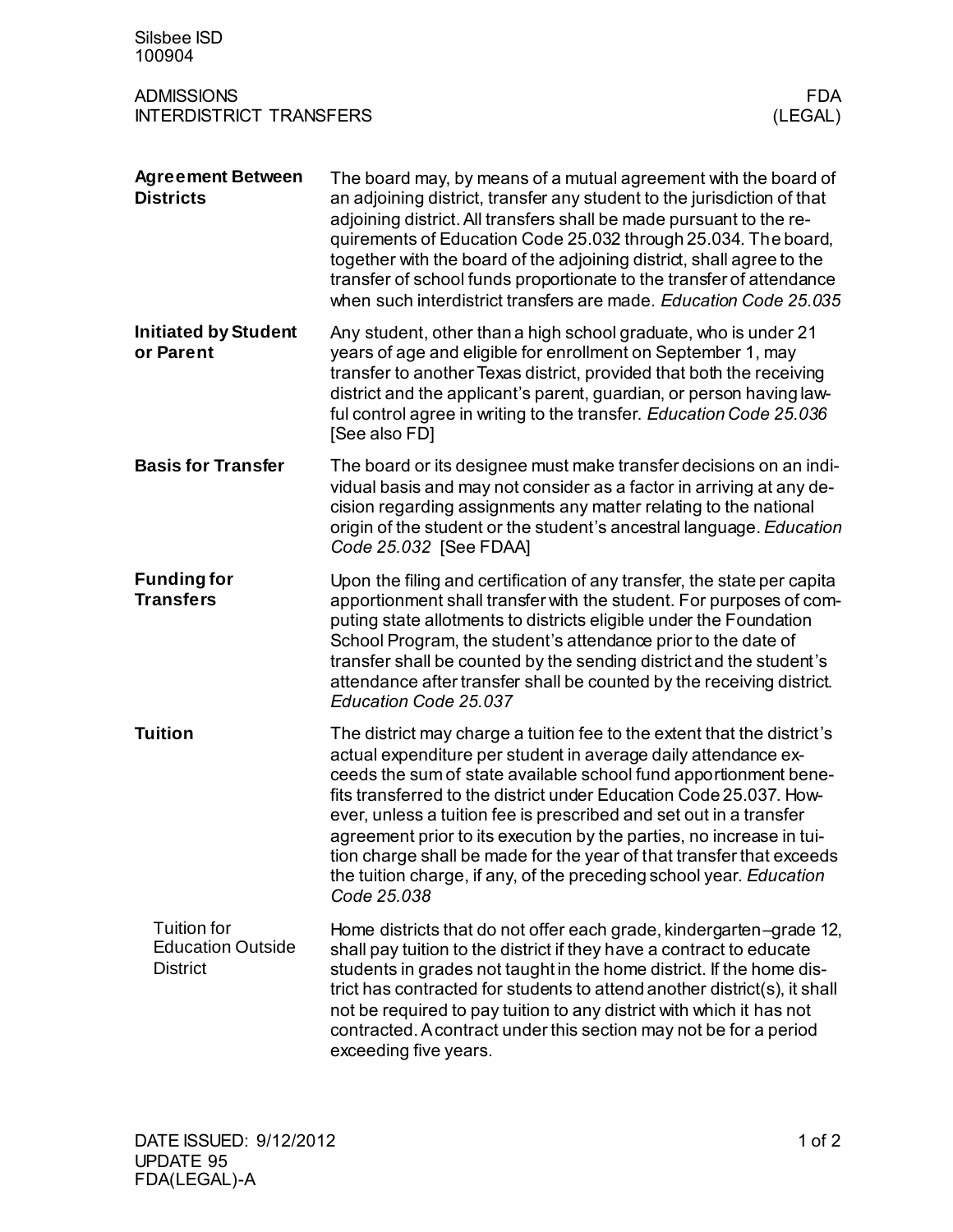## ADMISSIONS FDA INTERDISTRICT TRANSFERS

The amount of tuition paid may not exceed the greater of:

|                        | 1 <sub>1</sub><br>The amount by which the district's actual expenditure per stu-<br>dent in average daily attendance exceeds the sum the district<br>receives from state aid sources, as provided by Education<br>Code 25.037. However, the district may not charge more than<br>the tuition charge for the preceding school year unless a tui-<br>tion fee is set out in a transfer agreement; or        |
|------------------------|-----------------------------------------------------------------------------------------------------------------------------------------------------------------------------------------------------------------------------------------------------------------------------------------------------------------------------------------------------------------------------------------------------------|
|                        | 2.<br>The calculated tuition limit specified by commissioner's rule.                                                                                                                                                                                                                                                                                                                                      |
|                        | Under the commissioner's rule, tuition charged to the home district<br>for a transfer student in payment for that student's education may<br>not exceed the district's calculated tuition limit. The calculated tui-<br>tion limit applies only to tuition paid to the district for the education<br>of a student at a grade level not offered in the home district.                                      |
|                        | The calculated tuition limit is the sum of the excess maintenance<br>and operations (M&O) revenue per enrollee and the excess debt<br>revenue per enrollee as calculated in accordance with 19 Adminis-<br>trative Code 61.1012(b).                                                                                                                                                                       |
|                        | Education Code 25.038, .039; 19 TAC 61.1012                                                                                                                                                                                                                                                                                                                                                               |
| Credits and<br>Records | Credits earned in local credit courses may be transferred at the en-<br>rolling district's discretion. Transfer students shall not be prohibited<br>from attending school pending receipt of transcripts or academic<br>records from the district the student previously attended. 19 TAC<br>74.26(a)(1)                                                                                                  |
| Nonpublic Schools      | Records and transcripts of students from Texas nonpublic schools<br>or from out of state or out of the country (including foreign ex-<br>change students) shall be evaluated, and students shall be placed<br>promptly in appropriate classes. The district may use a wide variety<br>of methods to verify the content of courses for which a transfer stu-<br>dent has earned credit. 19 TAC 74.26(a)(2) |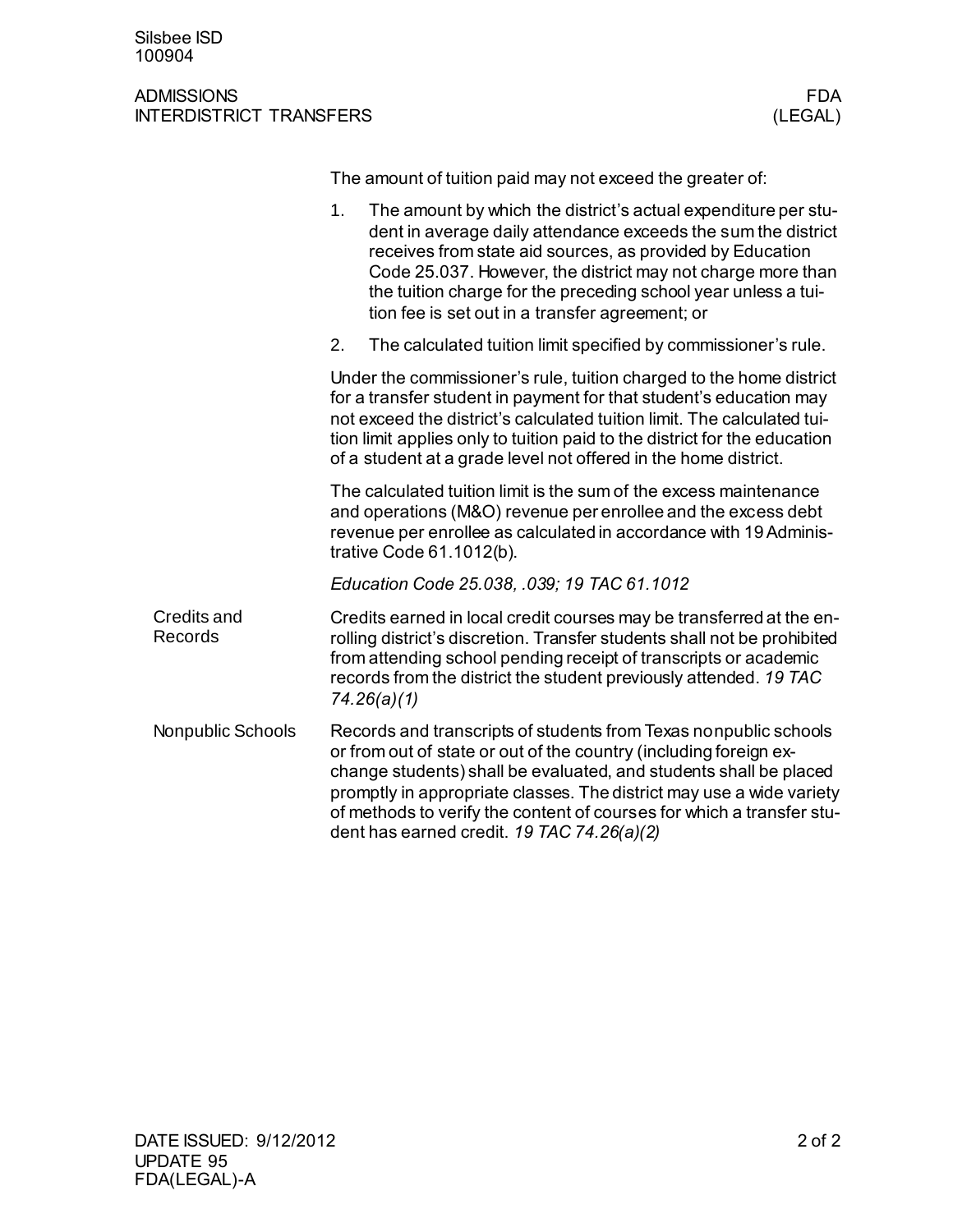## ADMISSIONS FDA INTERDISTRICT TRANSFERS

|                               | Note:              | This local policy has been revised in accordance with the<br>District's innovation plan. <sup>1</sup>                                                                                                                                                                                                                                                    |
|-------------------------------|--------------------|----------------------------------------------------------------------------------------------------------------------------------------------------------------------------------------------------------------------------------------------------------------------------------------------------------------------------------------------------------|
| <b>Authority</b>              |                    | The Superintendent is authorized to accept or reject any transfer<br>requests, provided that such action is without regard to race,<br>religion, color, sex, disability, national origin, or ancestral language.                                                                                                                                         |
|                               |                    | A resident student who becomes a nonresident during the course<br>of a semester shall be permitted to continue in attendance for the<br>remainder of the semester.                                                                                                                                                                                       |
| <b>Transfer Requests</b>      |                    | A nonresident student wishing to transfer into the District shall file<br>an application for transfer each school year with the<br>Superintendent or designee. Transfers shall be granted for one<br>regular school year at a time, except as provided below.                                                                                            |
| Factors                       |                    | In approving transfers, the Superintendent or designee shall<br>consider availability of space and instructional staff and the<br>student's disciplinary history and attendance records.                                                                                                                                                                 |
| <b>Transfer</b><br>Agreements |                    | A transfer student shall be notified in the written transfer agreement<br>that he or she must follow all rules and regulations of the District.                                                                                                                                                                                                          |
|                               |                    | In accordance with the District's innovation plan, the District is<br>exempt from the state law requiring transfers to be for a one-year<br>period. Therefore, violation of the terms of the agreement may<br>result in revocation of the agreement during the school year or may<br>result in a transfer request not being approved the following year. |
| <b>Tuition</b>                |                    | If the District charges tuition, the amount shall be set by the Board,<br>within statutory limits.                                                                                                                                                                                                                                                       |
| Waivers                       | guardian. [See FP] | The Board may waive tuition for a student based on financial<br>hardship upon written application by the student, parent, or                                                                                                                                                                                                                             |
| Nonpayment                    |                    | The District may initiate withdrawal of students whose tuition<br>payments are delinquent.                                                                                                                                                                                                                                                               |
| <b>Appeals</b>                |                    | Any appeals shall be made in accordance with FNG(LOCAL) and<br>GF(LOCAL), as appropriate.                                                                                                                                                                                                                                                                |

<sup>1</sup> Innovation Plan: https://www.silsbeeisd.org/domain/1095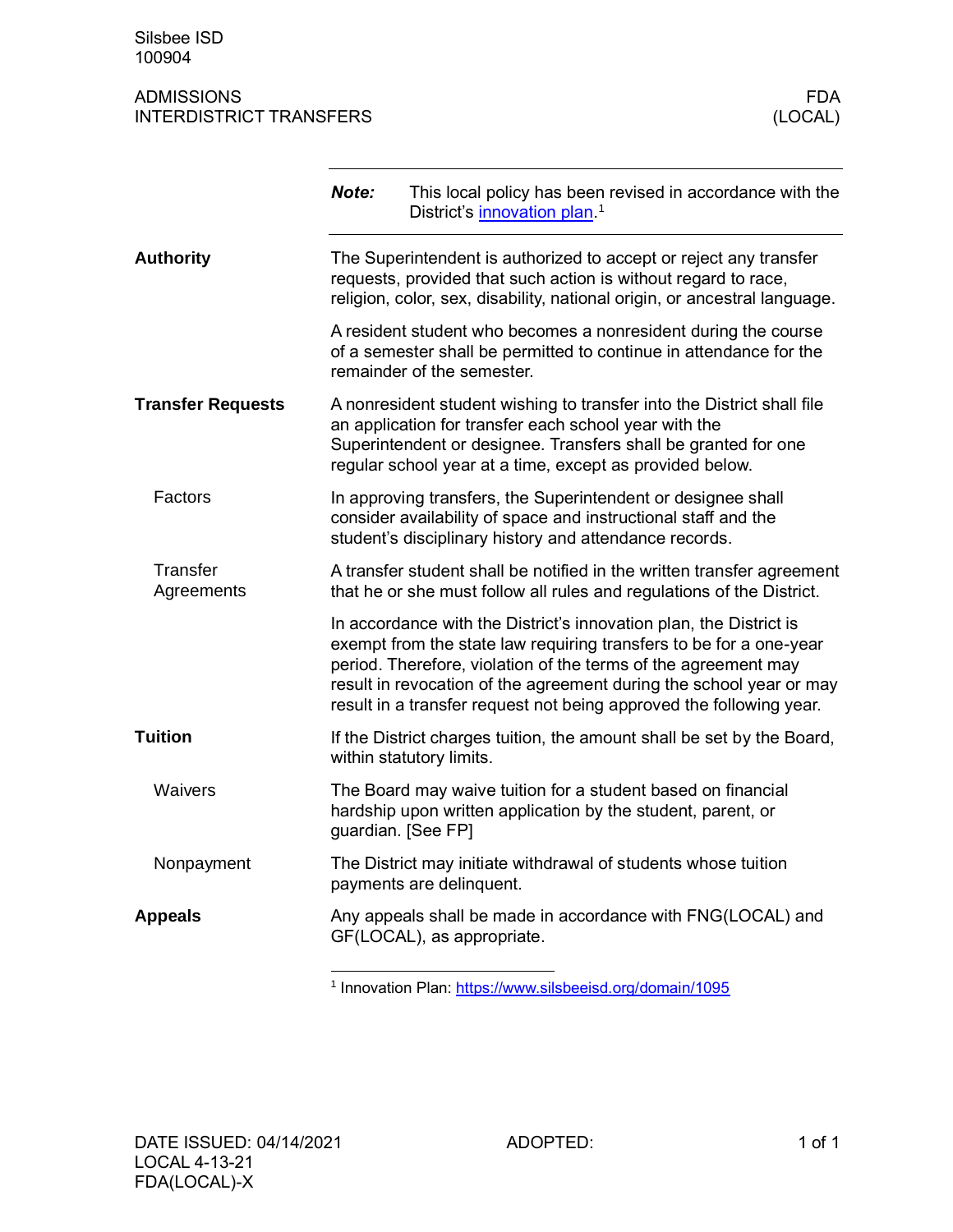## INTERDISTRICT TRANSFERS FDAA FOR THE TRANSFERS FOR THE TRANSFERS FOR THE TRANSFERS TRANSMITTED ASSAULT TO A TH<br>THE FOUCATION GRANTS TRANSMITTED ASSAULT TO A THE TRANSMITTED ASSAULT TO A THE TRANSMITTED ASSAULT. PUBLIC EDUCATION GRANTS

|                                    |                                                                                                                                                                                                                                                                                                                      | An eligible student may attend a public school in the district in<br>which the student resides or may use a public education grant to<br>attend any other district chosen by the student's parent. Education<br>Code 29.201                          |  |
|------------------------------------|----------------------------------------------------------------------------------------------------------------------------------------------------------------------------------------------------------------------------------------------------------------------------------------------------------------------|------------------------------------------------------------------------------------------------------------------------------------------------------------------------------------------------------------------------------------------------------|--|
| <b>Eligible Students</b>           | A student is eligible to receive a public education grant or to attend<br>another public school in the district in which the student resides if<br>the student is assigned to attend a public school campus assigned<br>an unacceptable rating that is made publicly available under Edu-<br>cation Code 39.054 for: |                                                                                                                                                                                                                                                      |  |
|                                    | 1.                                                                                                                                                                                                                                                                                                                   | The student achievement domain under Education Code<br>$39.053(c)(1)$ ; and                                                                                                                                                                          |  |
|                                    | 2.                                                                                                                                                                                                                                                                                                                   | The school progress domain under Education Code<br>39.053(c)(2). [See AIA]                                                                                                                                                                           |  |
|                                    | sides:                                                                                                                                                                                                                                                                                                               | After a student has used a public education grant to attend a<br>school in a district other than the district in which the student re-                                                                                                               |  |
|                                    | 1.                                                                                                                                                                                                                                                                                                                   | The student does not become ineligible for the grant if the<br>school on which the student's initial eligibility is based no<br>longer meets the criteria described above; and                                                                       |  |
|                                    | 2.                                                                                                                                                                                                                                                                                                                   | The student becomes ineligible for the grant if the student is<br>assigned to attend a school that does not meet the criteria de-<br>scribed above.                                                                                                  |  |
|                                    |                                                                                                                                                                                                                                                                                                                      | Education Code 29.201, .202                                                                                                                                                                                                                          |  |
| <b>Funding</b>                     |                                                                                                                                                                                                                                                                                                                      | A district is entitled to a public education grant allotment for each<br>eligible student using a public education grant.                                                                                                                            |  |
|                                    |                                                                                                                                                                                                                                                                                                                      | A district is entitled to additional facilities assistance under Educa-<br>tion Code 48.301 if the district agrees to:                                                                                                                               |  |
|                                    | 1.                                                                                                                                                                                                                                                                                                                   | Accept a number of students using public education grants<br>that is at least one percent of the district's average daily at-<br>tendance for the preceding school year; and                                                                         |  |
|                                    | 2.                                                                                                                                                                                                                                                                                                                   | Provide services to each student until the student either vol-<br>untarily decides to attend a school in a different district or<br>graduates from high school.                                                                                      |  |
| <b>Average Daily</b><br>Attendance |                                                                                                                                                                                                                                                                                                                      | A student who uses a public education grant to attend a public<br>school in a district other than the district in which the student re-<br>sides is included in the average daily attendance of the district in<br>which the student attends school. |  |
|                                    |                                                                                                                                                                                                                                                                                                                      | Education Code 29.203(a)-(c)                                                                                                                                                                                                                         |  |